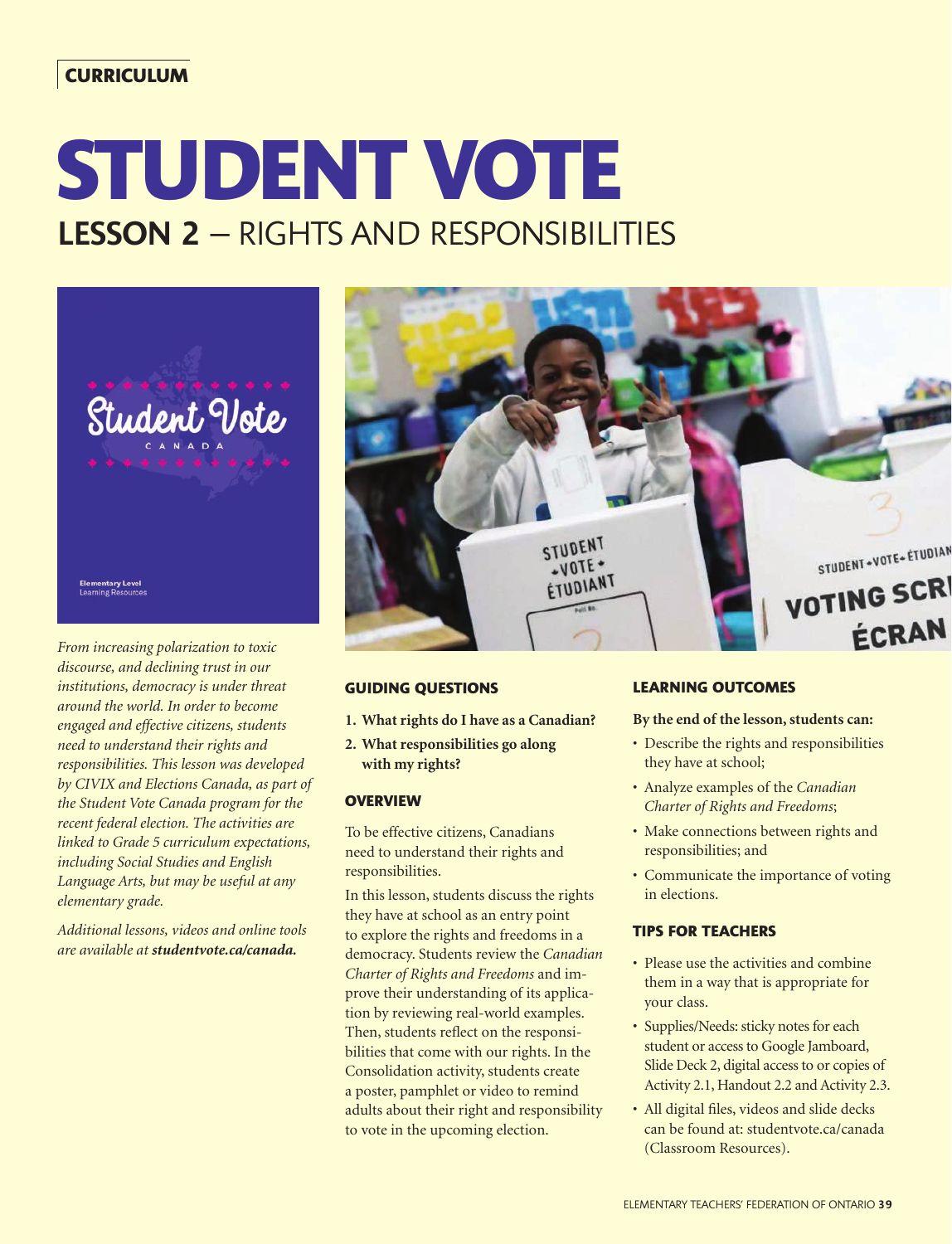# **CURRICULUM**

#### **STARTER**

**1.** Review the idea of a "right" and provide some examples. Rights are things that we are morally or legally allowed to do or have. For example, you have the right to learn and receive an education.

**2.** Using a brainstorming strategy, have students consider the rights they have at school. This can be completed with paper sticky notes or an online tool, such as Google Jamboard, or through "Think-Pair-Share."

a) Ask students to write down two to three ideas.

- b) Review as a class and group similar ideas.
- c) Co-create a list of rights that students have at school.

**3.** Explain the relationship between rights and responsibilities. A responsibility is a duty, obligation or an expectation of how you should act. For example, the right to receive an education comes with the responsibility to arrive at school on time and pay attention in class.

**4.** Co-create a list of responsibilities you have at school. You may want to review your school's code of conduct for ideas. Afterwards, connect the specific student responsibilities back to the list of rights created by the class, making additions where necessary.

**5.** Have a whole class discussion. Guiding questions:

- How are rights and responsibilities similar/different?
- Why should you be aware of your rights and responsibilities?

#### **ACTIVITIES**

**1.** Distribute Activity 2.1 to assess current knowledge about our rights in Canada. Have students complete the first column only (True/False).

**2.** As a class, review the seven categories of the *Canadian Charter of Rights and Freedoms* and discuss real-world examples. You can use either Handout 2.2 and/or Slide Deck 2 to support this review.

**3.** Individually or in pairs, have students

review and update their answers on Activity 2.1 and fill out the second column (which category in the Charter does it apply to).

**4.** In pairs or small groups, ask students to consider the responsibilities that go along with specific rights using Activity 2.3. Afterwards, review as a class.

**5.** Have a closing discussion about rights and responsibilities, or ask students to write a reflection on one or more of the following questions:

- Which rights in Canada do you think are most important and why?
- What does it mean to be a responsible citizen?
- What does it mean to not be a responsible citizen?

#### **CONSOLIDATION**

**1.** Using Slide Deck 2 (slides 17-19), review voter participation (turnout) statistics in federal elections. Discuss the following questions:

- What percentage of eligible Canadians do you think voted in the last federal election? Do you think older people or younger people vote more? Why?
- What did you notice about federal voter turnout? How would you describe the changes over time?
- How do levels of turnout compare among young and older voters? What are the consequences if some people vote and others do not?
- **2.** Have students create a poster, pamphlet or video about the right and responsibility to vote in the upcoming federal election. It could be designed for a parent, guardian or someone new to voting. This poster can be done informally in a notebook, or as a larger assessment opportunity.

Co-create criteria with your class. Sample criteria for a poster/pamphlet is below.

- The tagline and/or graphics are used to capture interest.
- Headings are meaningful and appropriate.
- Information is helpful or accurate (e.g., date, eligibility requirements).

#### **EXTENSION ACTIVITY**

Ask students to complete a scavenger hunt (Activity 2.4) using the Charter highlights (Handout 2.2). The purpose is to help students interpret the Charter and understand what it means for different groups. Give students time to complete it independently and then share their responses in pairs or small groups.

Student Vote Canada – Elementary Level Learning Resources.

#### **ASSESSMENT OPPORTUNITIES**

#### **Guiding Questions for Teachers**

**Starter:** Can students differentiate between rights and responsibilities? Can students understand why they should be aware of their rights and responsibilities?

**Activities:** Can students connect realworld examples to the *Charter of Rights and Freedoms*? Can students explain the responsibilities that go along with our rights?

**Consolidation:** Do their communication products demonstrate important details about the election and the right and responsibility to vote? Do graphics and visuals support the messaging of their communication products?

#### **ADAPTATIONS AND SUPPORTS**

## **INDIVIDUAL EDUCATION PLANS Modifications:**

• Support students' understanding of rights with more real-world examples.

#### **Enrichment**

- Allow students to research the Charter in order to familiarize themselves with the advanced language.
- Students could prepare case studies that demonstrate a violation of rights and freedoms in Canada. Classmates can then decide if the issue is one that is solved by using the Charter.

#### **LANGUAGE LEARNERS**

• Provide students with terms and definitions in advance.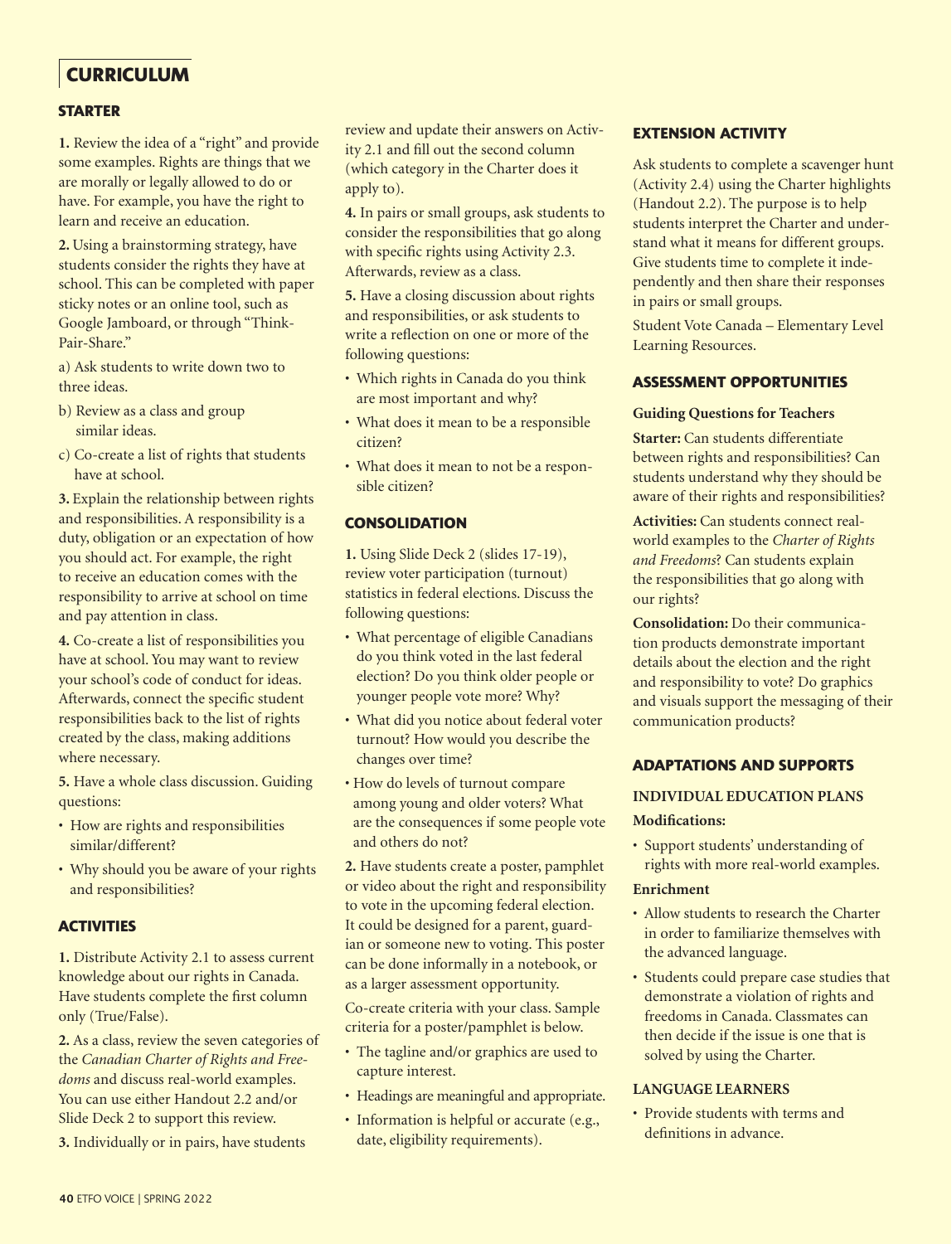

- -right
- -freedom
- -responsibility
- -election
- -government
- -mobility
- -legal
- -equality
- -official languages
- Support students' understanding of rights with more real-world examples.
- Provide additional examples for the responsibilities handout (Activity 2.3) and/or work through them as a class.

#### **CULTURALLY RESPONSIVE PEDAGOGY**

• Students will come from different backgrounds and have different opinions on collective rights compared to the rights

of the individual. Not all students will agree with the rights in the Charter. Ensure a safe place for respectful discussion is maintained.

- Ask students to interpret the Charter and what it means for different groups in society (e.g., women, minority groups). Encourage thinking about how the Charter supports diversity and equality.
- Investigate rights and responsibilities in various social settings, inclusive of First Nations, Inuit, Métis and other diverse cultural groups.
- Remind students that new immigrants, adults who have difficulty reading, Language Learners, persons who are homeless, newly arrived refugees, and other specific groups may face challenges understanding or accessing the

election system. Keep the focus on ideas to increase access and the benefits our society gets from hearing different voices, not only on the disadvantages these groups face.

#### **ACCESSIBILITY & ACCOMMODATIONS**

• The artwork/media for the Consolidation activity can be created and shared in an entirely digital format. If physical productions are being created, ensure that enough materials are available to reduce the need for sharing.